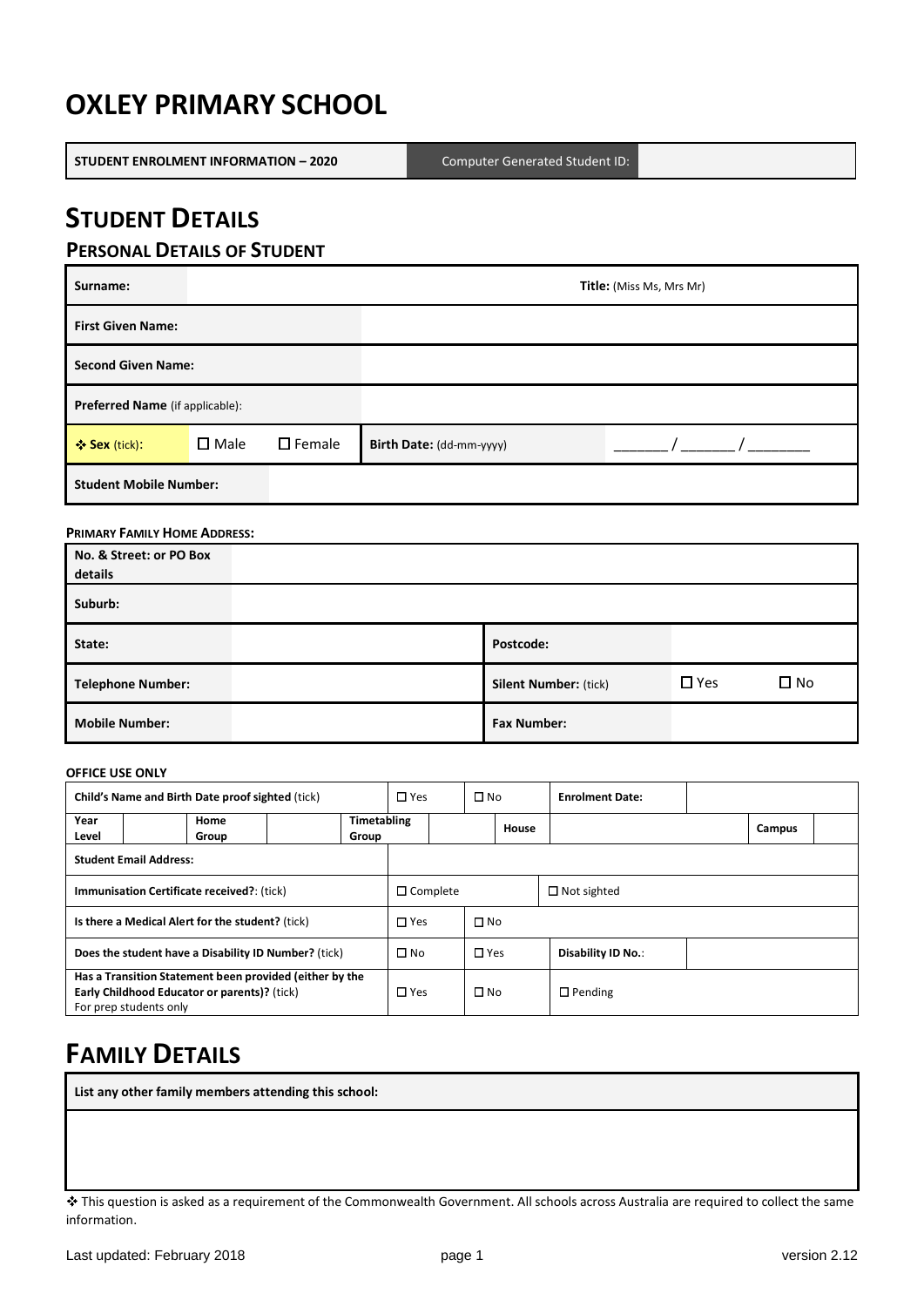## **PRIMARY FAMILY DETAILS**

NOTE: The 'PRIMARY' Family is: "the family or parent the student mostly lives with". Additional and Alternative family forms are available from the school if this is required. These additional forms are designed to cater for varying family circumstances.

#### **ADULT A DETAILS (PRIMARY CARER):**

#### **ADULT B DETAILS:**

|                                                                                                                                                                                                                                                                                                                                                                                                                                            |                                |                  |           |                                                                                                                                                                                                                                                                                                                                                                                                                                            |                                  | $\square$ Female |                   |  |
|--------------------------------------------------------------------------------------------------------------------------------------------------------------------------------------------------------------------------------------------------------------------------------------------------------------------------------------------------------------------------------------------------------------------------------------------|--------------------------------|------------------|-----------|--------------------------------------------------------------------------------------------------------------------------------------------------------------------------------------------------------------------------------------------------------------------------------------------------------------------------------------------------------------------------------------------------------------------------------------------|----------------------------------|------------------|-------------------|--|
| Sex (tick):                                                                                                                                                                                                                                                                                                                                                                                                                                | $\square$ Male                 | $\square$ Female |           | Sex (tick):                                                                                                                                                                                                                                                                                                                                                                                                                                | $\square$ Male                   |                  |                   |  |
| Title: (Ms, Mrs, Mr, Dr etc)                                                                                                                                                                                                                                                                                                                                                                                                               |                                |                  |           | Title: (Ms, Mrs, Mr, Dr etc)                                                                                                                                                                                                                                                                                                                                                                                                               |                                  |                  |                   |  |
| Legal Surname:                                                                                                                                                                                                                                                                                                                                                                                                                             |                                |                  |           | Legal Surname:                                                                                                                                                                                                                                                                                                                                                                                                                             |                                  |                  |                   |  |
| <b>Legal First Name:</b>                                                                                                                                                                                                                                                                                                                                                                                                                   |                                |                  |           | <b>Legal First Name:</b>                                                                                                                                                                                                                                                                                                                                                                                                                   |                                  |                  |                   |  |
| What is Adult A's occupation?                                                                                                                                                                                                                                                                                                                                                                                                              |                                |                  |           | What is Adult B's occupation?                                                                                                                                                                                                                                                                                                                                                                                                              |                                  |                  |                   |  |
| Who is Adult A's employer?                                                                                                                                                                                                                                                                                                                                                                                                                 |                                |                  |           | Who is Adult B's employer?                                                                                                                                                                                                                                                                                                                                                                                                                 |                                  |                  |                   |  |
| In which country was Adult A born?                                                                                                                                                                                                                                                                                                                                                                                                         |                                |                  |           | In which country was Adult B born?                                                                                                                                                                                                                                                                                                                                                                                                         |                                  |                  |                   |  |
| $\square$ Australia                                                                                                                                                                                                                                                                                                                                                                                                                        | $\Box$ Other (please specify): |                  |           | $\square$ Australia<br>$\Box$ Other (please specify):                                                                                                                                                                                                                                                                                                                                                                                      |                                  |                  |                   |  |
| * Does Adult A speak a language other than English at home?<br>(If more than one language is spoken at home, indicate the one that is<br>spoken most often.) (tick)<br>No, English only<br>□<br>□<br>Yes (please specify):<br>Please indicate any additional<br>languages spoken by Adult A:                                                                                                                                               |                                |                  |           | * Does Adult B speak a language other than English at home?<br>(If more than one language is spoken at home, indicate the one that is<br>spoken most often.) (tick)<br>No, English only<br>⊔<br>□<br>Yes (please specify):<br>Please indicate any additional<br>languages spoken by Adult B:                                                                                                                                               |                                  |                  |                   |  |
| Is an interpreter required? (tick)                                                                                                                                                                                                                                                                                                                                                                                                         |                                | $\Box$ Yes       | $\Box$ No | Is an interpreter required? (tick)                                                                                                                                                                                                                                                                                                                                                                                                         |                                  | $\Box$ Yes       | $\square$ No      |  |
| V What is the highest year of primary or secondary school<br>Adult A has completed? (tick one) (For persons who have never<br>attended school, mark 'Year 9 or equivalent or below'.)<br>$\Box$ Year 12 or equivalent<br>$\Box$ Year 11 or equivalent<br>$\Box$ Year 10 or equivalent<br>$\Box$ Year 9 or equivalent or below                                                                                                              |                                |                  |           | V What is the highest year of primary or secondary school<br>Adult B has completed? (tick one) (For persons who have never<br>attended school, mark 'Year 9 or equivalent or below'.)<br>$\Box$ Year 12 or equivalent<br>$\Box$ Year 11 or equivalent<br>$\Box$ Year 10 or equivalent<br>$\Box$ Year 9 or equivalent or below                                                                                                              |                                  |                  |                   |  |
| V What is the level of the highest qualification the Adult A has                                                                                                                                                                                                                                                                                                                                                                           |                                |                  |           | Ve What is the level of the highest qualification the Adult B has                                                                                                                                                                                                                                                                                                                                                                          |                                  |                  |                   |  |
| completed? (tick one)<br>□ Bachelor degree or above<br>$\Box$ Advanced diploma / Diploma<br>$\Box$ Certificate I to IV (including trade certificate)<br>$\Box$ No non-school qualification                                                                                                                                                                                                                                                 |                                |                  |           | completed? (tick one)<br>□ Bachelor degree or above<br>$\Box$ Advanced diploma / Diploma<br>$\Box$ Certificate I to IV (including trade certificate)<br>$\Box$ No non-school qualification                                                                                                                                                                                                                                                 |                                  |                  |                   |  |
| V What is the occupation group of Adult A? Please select the<br>appropriate parental occupation group from the attached list.<br>• If the person is not currently in paid work but has had a job in the last<br>12 months, or has retired in the last 12 months, please use their last<br>occupation to select from the attached occupation group list.<br>• If the person has not been in paid work for the last 12<br>months, enter 'N'. |                                |                  |           | V What is the occupation group of Adult B? Please select the<br>appropriate parental occupation group from the attached list.<br>• If the person is not currently in paid work but has had a job in the last<br>12 months, or has retired in the last 12 months, please use their last<br>occupation to select from the attached occupation group list.<br>• If the person has not been in paid work for the last 12<br>months, enter 'N'. |                                  |                  |                   |  |
| same information                                                                                                                                                                                                                                                                                                                                                                                                                           |                                |                  |           | ❖ These questions are asked as a requirement of the Commonwealth Government. All schools across Australia are required to collect the                                                                                                                                                                                                                                                                                                      |                                  |                  |                   |  |
| Main language spoken at home:                                                                                                                                                                                                                                                                                                                                                                                                              |                                |                  |           | Preferred language of notices:                                                                                                                                                                                                                                                                                                                                                                                                             |                                  |                  |                   |  |
| Are you interested in being involved in school group participation<br>activities? (eg. School Council, excursions) (tick)                                                                                                                                                                                                                                                                                                                  |                                |                  |           | $\square$ Adult A                                                                                                                                                                                                                                                                                                                                                                                                                          | $\square$ Adult B<br>$\Box$ Both |                  | $\square$ Neither |  |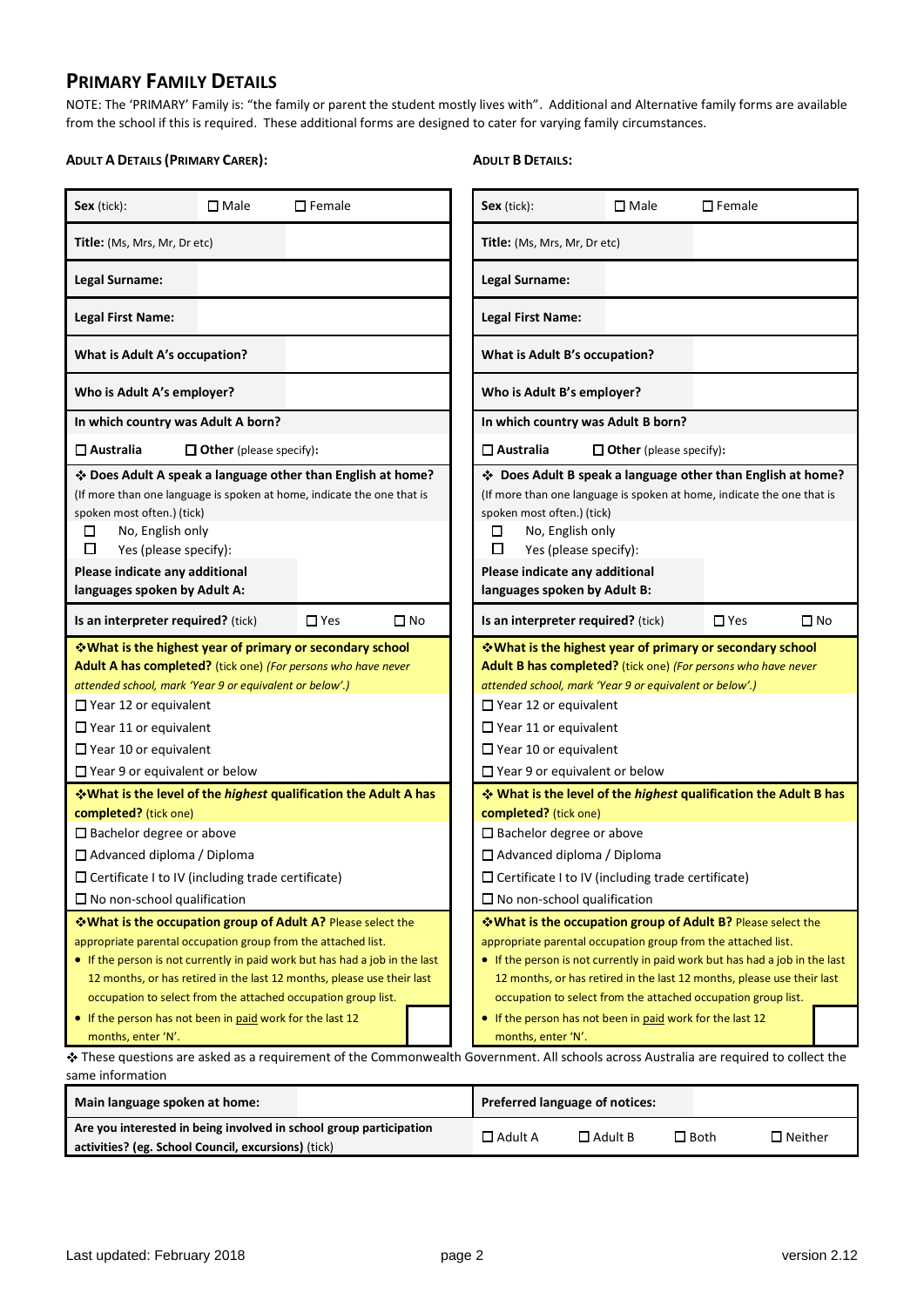## **PRIMARY FAMILY CONTACT DETAILS**

**ADULT A CONTACT DETAILS:**

| <b>Business Hours:</b>                                                                                                                               |                               | <b>Business Hours:</b>                                                                                                                               |                               |
|------------------------------------------------------------------------------------------------------------------------------------------------------|-------------------------------|------------------------------------------------------------------------------------------------------------------------------------------------------|-------------------------------|
| Can we contact Adult A at work? (tick)                                                                                                               | $\square$ Yes<br>$\square$ No | Can we contact Adult B at work? (tick)                                                                                                               | $\square$ Yes<br>$\square$ No |
| Is Adult A usually home during business<br>hours? (tick)                                                                                             | $\square$ Yes<br>$\square$ No | Is Adult B usually home during business<br>hours? (tick)                                                                                             | $\Box$ Yes<br>$\square$ No    |
| <b>Work Telephone No:</b>                                                                                                                            |                               | <b>Work Telephone No:</b>                                                                                                                            |                               |
| <b>Other Work Contact</b><br>information:                                                                                                            |                               | <b>Other Work Contact</b><br>information:                                                                                                            |                               |
| After Hours:                                                                                                                                         |                               | <b>After Hours:</b>                                                                                                                                  |                               |
| Is Adult A usually home AFTER<br>business hours? (tick)                                                                                              | $\Box$ Yes<br>$\square$ No    | Is Adult B usually home AFTER<br>business hours? (tick)                                                                                              | $\Box$ Yes<br>$\Box$ No       |
| <b>Home Telephone No:</b>                                                                                                                            |                               | <b>Home Telephone No:</b>                                                                                                                            |                               |
| <b>Other After Hours</b><br><b>Contact Information:</b>                                                                                              |                               | <b>Other After Hours</b><br><b>Contact Information:</b>                                                                                              |                               |
| <b>Mobile No:</b>                                                                                                                                    |                               | <b>Mobile No:</b>                                                                                                                                    |                               |
| <b>SMS Notifications:</b>                                                                                                                            | $\square$ Yes<br>$\square$ No | <b>SMS Notifications:</b>                                                                                                                            | $\square$ Yes<br>$\square$ No |
| Adult A's preferred method of contact: (tick one)<br>(If Phone is selected, Email shall be used for communication that cannot<br>be sent via phone.) |                               | Adult B's preferred method of contact: (tick one)<br>(If Phone is selected, Email shall be used for communication that cannot<br>be sent via phone.) |                               |
| $\square$ Mail<br>$\square$ Email<br>$\square$ Phone                                                                                                 | $\square$ Facsimile           | $\square$ Mail<br>$\square$ Email<br>$\square$ Phone                                                                                                 | $\Box$ Facsimile              |
| <b>Email address:</b>                                                                                                                                |                               | <b>Email address:</b>                                                                                                                                |                               |
| <b>Email Notifications:</b>                                                                                                                          | $\Box$ No<br>$\square$ Yes    | $\Box$ Yes<br><b>Email Notifications:</b>                                                                                                            | $\square$ No                  |
| <b>Fax Number:</b>                                                                                                                                   |                               | <b>Fax Number:</b>                                                                                                                                   |                               |

**ADULT B CONTACT DETAILS:**

#### **PRIMARY FAMILY MAILING ADDRESS:**

Write "As Above" if the same as Family Home Address

| No. & Street or PO Box |           |  |
|------------------------|-----------|--|
| Suburb:                |           |  |
| State:                 | Postcode: |  |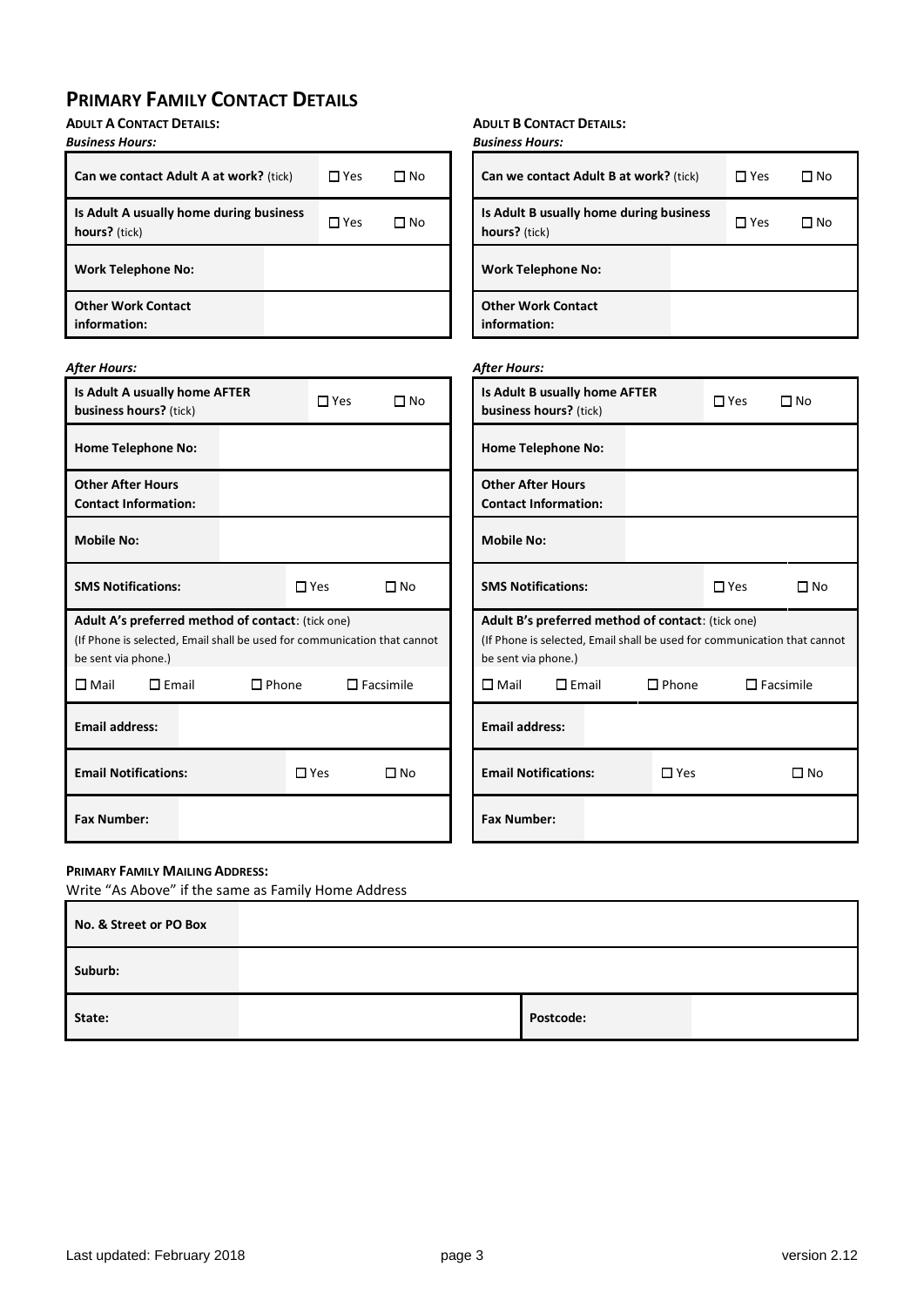**PRIMARY FAMILY DOCTOR DETAILS:**

| <b>Doctor's Name</b>                          | <b>Individual or Group Practice: (tick)</b> | $\Box$ Individual       | $\Box$ Group |  |  |
|-----------------------------------------------|---------------------------------------------|-------------------------|--------------|--|--|
| No. & Street or PO Box No.:                   |                                             |                         |              |  |  |
| Suburb:                                       |                                             |                         |              |  |  |
| State:                                        |                                             | Postcode:               |              |  |  |
| <b>Telephone Number</b>                       |                                             | <b>Fax Number</b>       |              |  |  |
| <b>Current Ambulance Subscription: (tick)</b> | $\square$ No<br>$\square$ Yes               | <b>Medicare Number:</b> |              |  |  |

## **PRIMARY FAMILY EMERGENCY CONTACTS:**

|                | Name | Relationship                           | <b>Telephone Contact</b> | Language Spoken        |
|----------------|------|----------------------------------------|--------------------------|------------------------|
|                |      | (Neighbour, Relative, Friend or Other) |                          | (If English Write "E") |
| 1              |      |                                        |                          |                        |
| $\overline{2}$ |      |                                        |                          |                        |
| 3              |      |                                        |                          |                        |
| 4              |      |                                        |                          |                        |

### **PRIMARY FAMILY BILLING ADDRESS:**

Write "As Above" if the same as Family Home Address

| No. & Street or PO Box |                                  |                          |           |  |
|------------------------|----------------------------------|--------------------------|-----------|--|
| Suburb:                |                                  |                          |           |  |
| State:                 |                                  |                          | Postcode: |  |
| <b>Billing Email</b>   | $\Box$ Adult A<br>$\Box$ Adult B | □ Other (Please Specify) |           |  |

## **OTHER PRIMARY FAMILY DETAILS**

|                                                       | $\square$ Parent     | $\square$ Step-Parent | $\Box$ Adoptive Parent |
|-------------------------------------------------------|----------------------|-----------------------|------------------------|
| <b>Relationship of Adult A to Student:</b> (tick one) | $\Box$ Foster Parent | $\Box$ Host Family    | $\Box$ Relative        |
|                                                       | $\Box$ Friend        | $\Box$ Self           | $\Box$ Other           |
|                                                       | $\Box$ Parent        | $\Box$ Step-Parent    | $\Box$ Adoptive Parent |
| <b>Relationship of Adult B to Student: (tick one)</b> | $\Box$ Foster Parent | $\Box$ Host Family    | $\Box$ Relative        |
|                                                       | $\Box$ Friend        | $\Box$ Self           | $\Box$ Other           |

| The student lives with the Primary Family: (tick one) |                  |                 |                     |              |  |  |  |
|-------------------------------------------------------|------------------|-----------------|---------------------|--------------|--|--|--|
| $\Box$ Always                                         | $\square$ Mostly | $\Box$ Balanced | $\Box$ Occasionally | $\Box$ Never |  |  |  |
|                                                       |                  |                 |                     |              |  |  |  |

|  | Send Correspondence addressed to: (tick one) | Adult A | - Adult B | コ Both Adults | $\Box$ Neither |
|--|----------------------------------------------|---------|-----------|---------------|----------------|
|--|----------------------------------------------|---------|-----------|---------------|----------------|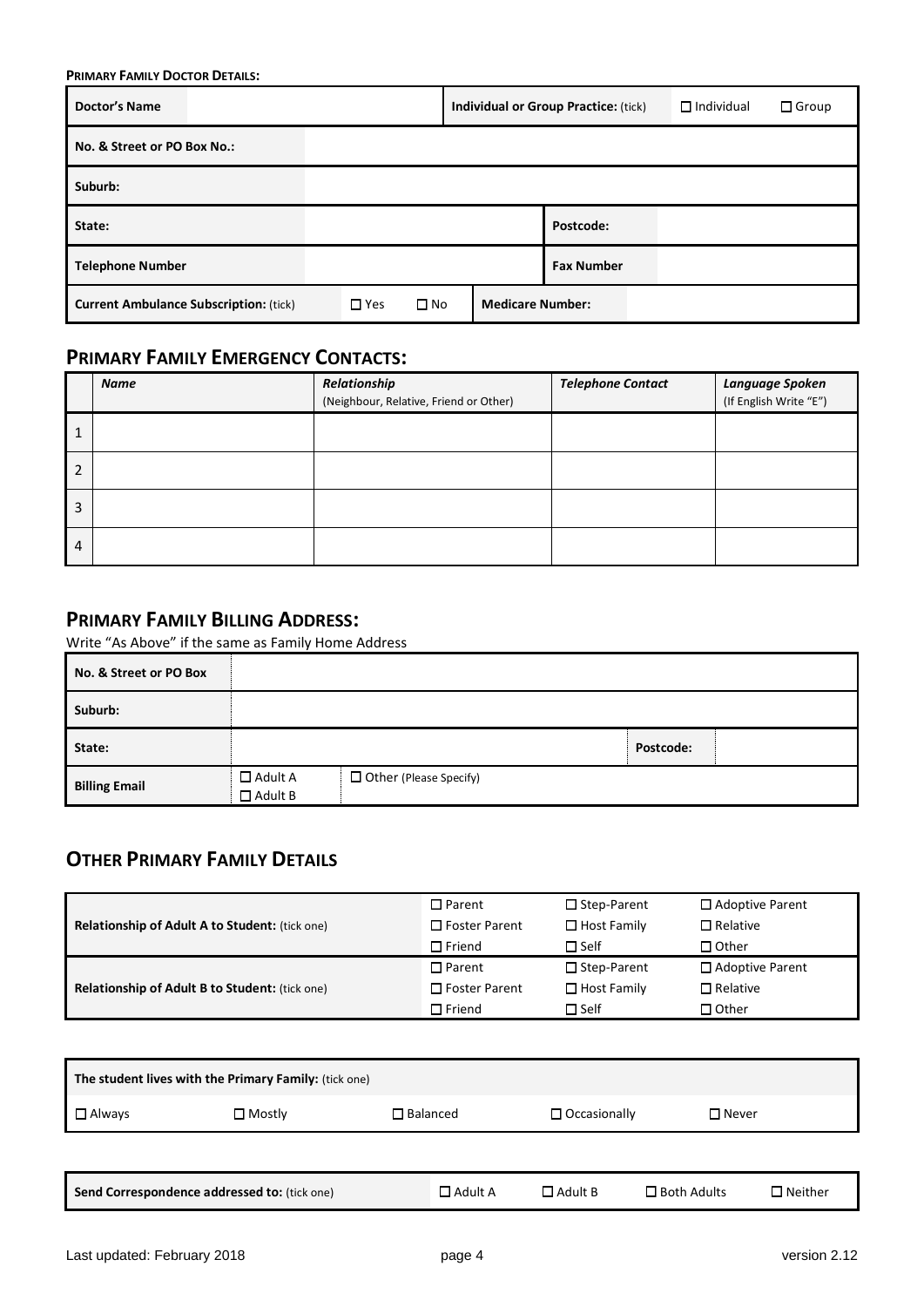## **DEMOGRAPHIC DETAILS OF STUDENT**

| ❖ In which country was the student born?                                                          |                                                                                                                                                                     |                                  |                     |            |           |  |  |  |  |
|---------------------------------------------------------------------------------------------------|---------------------------------------------------------------------------------------------------------------------------------------------------------------------|----------------------------------|---------------------|------------|-----------|--|--|--|--|
| $\square$ Australia                                                                               | $\Box$ Other (please specify):                                                                                                                                      |                                  |                     |            |           |  |  |  |  |
| Date of arrival in Australia OR Date of return to Australia: (dd-mm-yyyy)                         |                                                                                                                                                                     |                                  |                     |            |           |  |  |  |  |
|                                                                                                   | What is the Residential Status of the student? (tick)                                                                                                               | $\Box$ Permanent                 | $\square$ Temporary |            |           |  |  |  |  |
| <b>Basis of Australian Residency:</b>                                                             |                                                                                                                                                                     |                                  |                     |            |           |  |  |  |  |
| $\Box$ Eligible for Australian Passport                                                           |                                                                                                                                                                     | $\Box$ Holds Australian Passport |                     |            |           |  |  |  |  |
| $\Box$ Holds Permanent Residency Visa                                                             |                                                                                                                                                                     |                                  |                     |            |           |  |  |  |  |
| Visa Sub Class:                                                                                   |                                                                                                                                                                     | Visa Expiry Date: (dd-mm-yyyy)   |                     |            |           |  |  |  |  |
|                                                                                                   | Visa Statistical Code: (Required for some sub-classes)                                                                                                              |                                  |                     |            |           |  |  |  |  |
|                                                                                                   | International Student ID: (Not required for exchange students)                                                                                                      |                                  |                     |            |           |  |  |  |  |
|                                                                                                   | ♦ Does the student speak a language other than English at home? (tick)<br>(If more than one language is spoken at home, indicate the one that is spoken most often) |                                  |                     |            |           |  |  |  |  |
| $\Box$ No, English only                                                                           | $\Box$ Yes (please specify):                                                                                                                                        |                                  |                     |            |           |  |  |  |  |
| Does the student speak English? (tick)                                                            |                                                                                                                                                                     |                                  |                     | $\Box$ Yes | $\Box$ No |  |  |  |  |
|                                                                                                   | Vels the student of Aboriginal or Torres Strait Islander origin? (tick one)                                                                                         |                                  |                     |            |           |  |  |  |  |
| $\square$ No                                                                                      |                                                                                                                                                                     | $\Box$ Yes, Aboriginal           |                     |            |           |  |  |  |  |
| □ Yes, Torres Strait Islander<br>□ Yes, Both Aboriginal & Torres Strait Islander                  |                                                                                                                                                                     |                                  |                     |            |           |  |  |  |  |
|                                                                                                   | What is the student's living arrangements? (tick one):                                                                                                              |                                  |                     |            |           |  |  |  |  |
| $\Box$ At home with TWO Parents/ Guardians<br>$\Box$ State Arranged Out of Home Care # (See Note) |                                                                                                                                                                     |                                  |                     |            |           |  |  |  |  |
| $\Box$ At home with ONE Parent/ Guardian                                                          |                                                                                                                                                                     | $\Box$ Homeless Youth            |                     |            |           |  |  |  |  |
| $\Box$ Independent                                                                                |                                                                                                                                                                     |                                  |                     |            |           |  |  |  |  |

# State Arranged Out of Home Care - Students who have been subject to protective intervention by the Department of Human Services and live in alternative care arrangements away from their parents. These DHS-facilitated care arrangements include living with relatives or friends (kith and kin), living with non-relative families (foster families or adolescent community placements) and living in residential care units with rostered care staff.

**Note:** Special Schools – please go to section "Travel Details for Special Schools" to enter transport details.

| Beginning of journey to school:           |                   | Map Type     |                | Melway / VicRoads / Country Fire Authority / Other |                                   |  |  |  |  |
|-------------------------------------------|-------------------|--------------|----------------|----------------------------------------------------|-----------------------------------|--|--|--|--|
| <b>Map Number</b>                         |                   |              | X Reference    |                                                    | <b>Y</b> Reference                |  |  |  |  |
| Usual mode of transport to school: (tick) |                   |              |                |                                                    |                                   |  |  |  |  |
| $\Box$ Walking                            | $\Box$ School Bus |              | $\Box$ Train   | $\Box$ Driven                                      | $\square$ Taxi                    |  |  |  |  |
| $\Box$ Bicycle                            | $\Box$ Public Bus |              | $\square$ Tram | $\Box$ Self Driven                                 | $\Box$ Other                      |  |  |  |  |
| If student drives themself to school:     |                   | Car Reg. No. |                |                                                    | Distance to School in kilometres: |  |  |  |  |

These questions are asked as a requirement of the Commonwealth Government. All schools across Australia are required to collect the same information.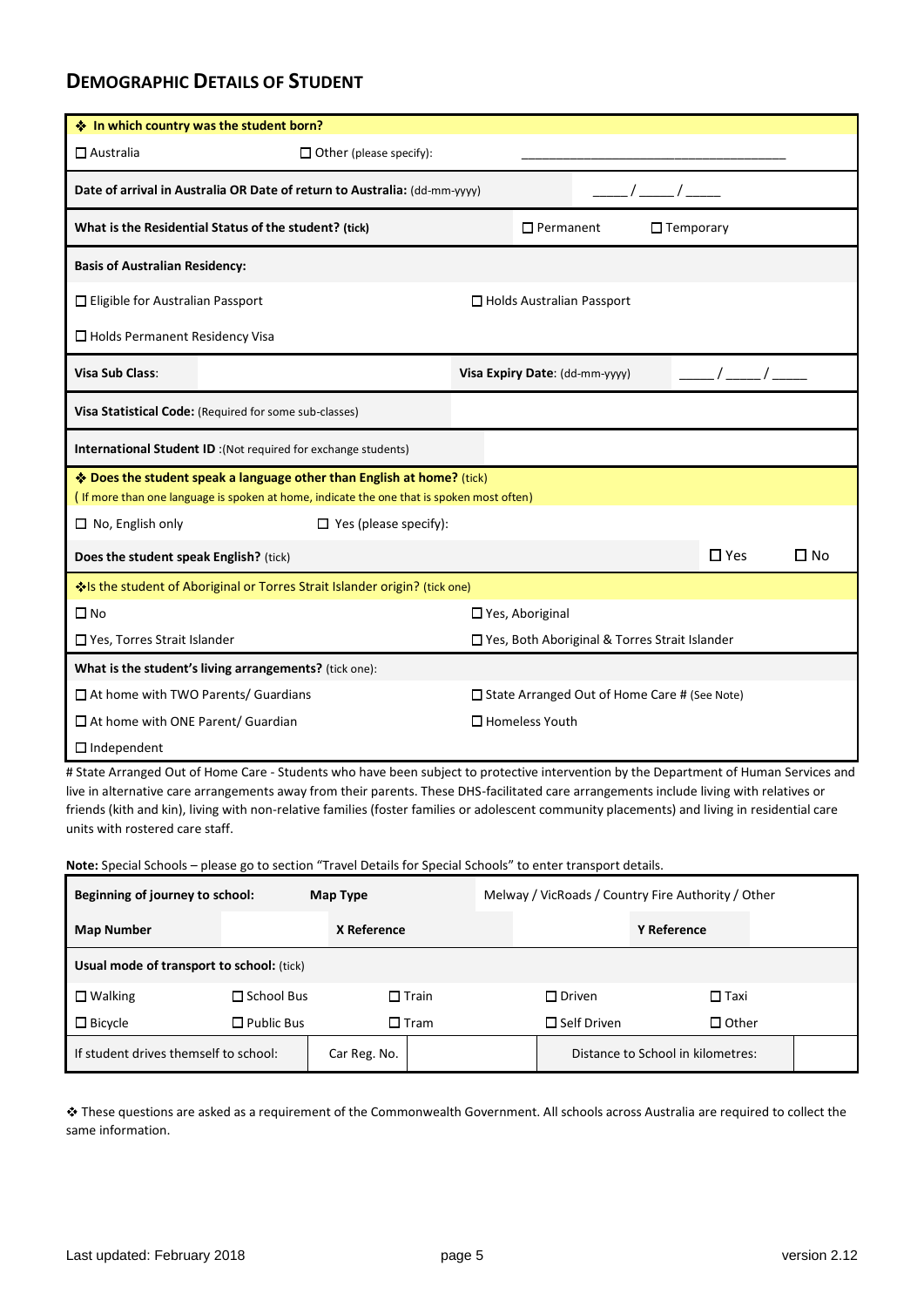## **SCHOOL DETAILS**

| Date of first enrolment in an Australian School:                                                                             |                                                                                                                  |                                                               |              |                            |               |           |              |              |  |
|------------------------------------------------------------------------------------------------------------------------------|------------------------------------------------------------------------------------------------------------------|---------------------------------------------------------------|--------------|----------------------------|---------------|-----------|--------------|--------------|--|
| <b>Name of previous School:</b>                                                                                              |                                                                                                                  |                                                               |              |                            |               |           |              |              |  |
| Years of previous education:                                                                                                 |                                                                                                                  | What was the language of the student's<br>previous education? |              |                            |               |           |              |              |  |
| Does the student have a Victorian Student Number (VSN)?                                                                      |                                                                                                                  |                                                               |              |                            |               |           |              |              |  |
| $\Box$ Yes, but the VSN is unknown<br>$\Box$ No. The student has never been issued<br>Yes.<br>□<br>Please specify:<br>a VSN. |                                                                                                                  |                                                               |              |                            |               |           |              |              |  |
| Years of interruption to education:                                                                                          |                                                                                                                  |                                                               | year? (tick) | Is the student repeating a | $\square$ Yes |           | $\square$ No |              |  |
| Will the student be attending this school full time? (tick)                                                                  |                                                                                                                  |                                                               |              |                            | $\Box$ Yes    |           | П.<br>No     |              |  |
|                                                                                                                              | If No, what will be the time fraction that the student will be attending this school? (i.e: $0.8 = 4$ days/week) |                                                               |              |                            |               |           |              |              |  |
| <b>Other school Name:</b>                                                                                                    |                                                                                                                  | <b>Time fraction:</b><br>$\Box$ Yes<br>0.<br>Enrolled:        |              |                            |               |           | $\square$ No |              |  |
| <b>Other school Name:</b>                                                                                                    |                                                                                                                  |                                                               |              | <b>Time fraction:</b>      | 0.            | Enrolled: | $\Box$ Yes   | $\square$ No |  |

## **CONDITIONAL ENROLMENT DETAILS**

In some circumstances a child may be enrolled conditionally, particularly if the required enrolment documentation to determine the shared parental responsibility arrangements for a child is not provided. Please refer to the School Policy & Advisory Guide's Admission page for more information [\(http://www.education.vic.gov.au/school/principals/spag/participation/Pages/admission.aspx\)](http://www.education.vic.gov.au/school/principals/spag/participation/Pages/admission.aspx).

| <b>Enrolment conditions</b> |  |  |  |
|-----------------------------|--|--|--|
|                             |  |  |  |
|                             |  |  |  |

#### **OFFICE USE ONLY**

| Has the documentation been provided and retained on school records? | $\square$ Yes | □ No |
|---------------------------------------------------------------------|---------------|------|
| Have the conditions been met to complete the enrolment?             | ∃ Yes         | ∐ No |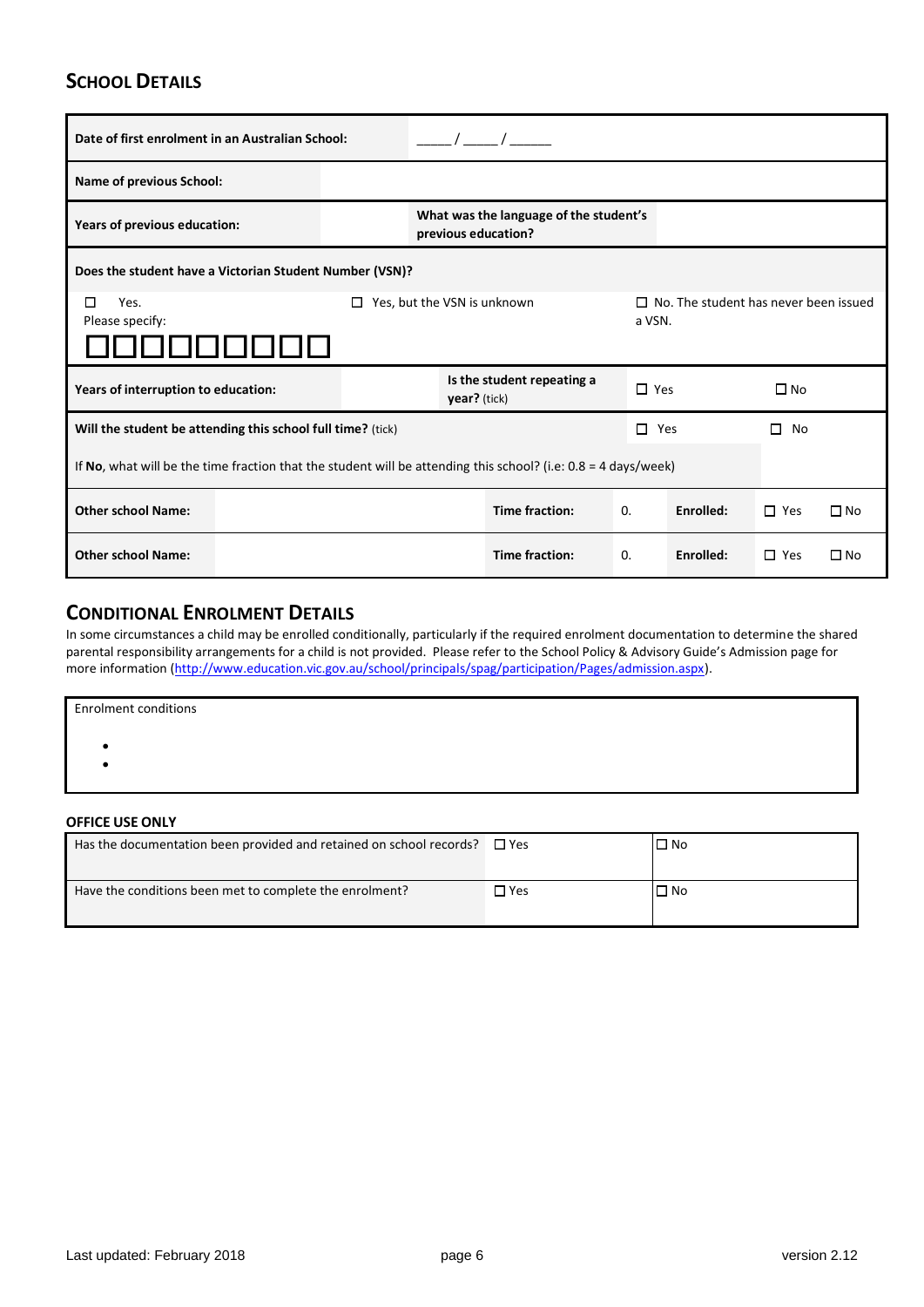### **STUDENT ACCESS OR ACTIVITY RESTRICTIONS DETAILS**

| Is the student at risk?                            |                                                  | $\Box$ Yes                                                                                                                    | □ No                                       |                                                                                       |  |
|----------------------------------------------------|--------------------------------------------------|-------------------------------------------------------------------------------------------------------------------------------|--------------------------------------------|---------------------------------------------------------------------------------------|--|
| Is there an Access Alert for the student? (tick)   |                                                  | $\Box$ Yes (If Yes, then complete the<br>following questions and present a<br>current copy of the document to the<br>school.) |                                            | $\Box$ No (If No, move to the immunisation /<br>medical condition details questions.) |  |
| <b>Access Type: (tick)</b>                         | $\Box$ Parenting Order                           | $\Box$ Parenting Plan                                                                                                         | $\Box$ Intervention Order                  | $\Box$ Protection Order                                                               |  |
|                                                    | $\Box$ Informal Carer Stat Dec                   | $\Box$ DHHS Authorisation                                                                                                     | $\Box$ Witness Protection<br>Program Order | $\Box$ Other                                                                          |  |
| <b>Describe any Access Restriction:</b>            |                                                  |                                                                                                                               |                                            |                                                                                       |  |
| Is there an Activity Alert for the student? (tick) |                                                  | $\Box$ Yes                                                                                                                    | $\Box$ No                                  |                                                                                       |  |
| If Yes, then describe the Activity Restriction:    |                                                  |                                                                                                                               |                                            |                                                                                       |  |
| <b>OFFICE USE ONLY</b>                             |                                                  |                                                                                                                               |                                            |                                                                                       |  |
|                                                    | Current custody document placed on student file? | $\square$ Yes                                                                                                                 | $\square$ No                               |                                                                                       |  |

In the event of illness or injury to my child whilst at school, on an excursion, or travelling to or from school; I authorise the Principal or teacher-in-charge of my child, where the Principal or teacher-in-charge is unable to contact me, or it is otherwise impracticable to contact me to: (cross out any unacceptable statement)

- consent to my child receiving such medical or surgical attention as may be deemed necessary by a medical  $\blacksquare$ practitioner,
- $\blacksquare$ administer such first aid as the Principal or staff member may judge to be reasonably necessary.

| Signature of Parent/Guardian: |  |
|-------------------------------|--|
|-------------------------------|--|

 $S = \begin{bmatrix} \text{Date:} & \text{True} & \text{True} & \text{True} \end{bmatrix}$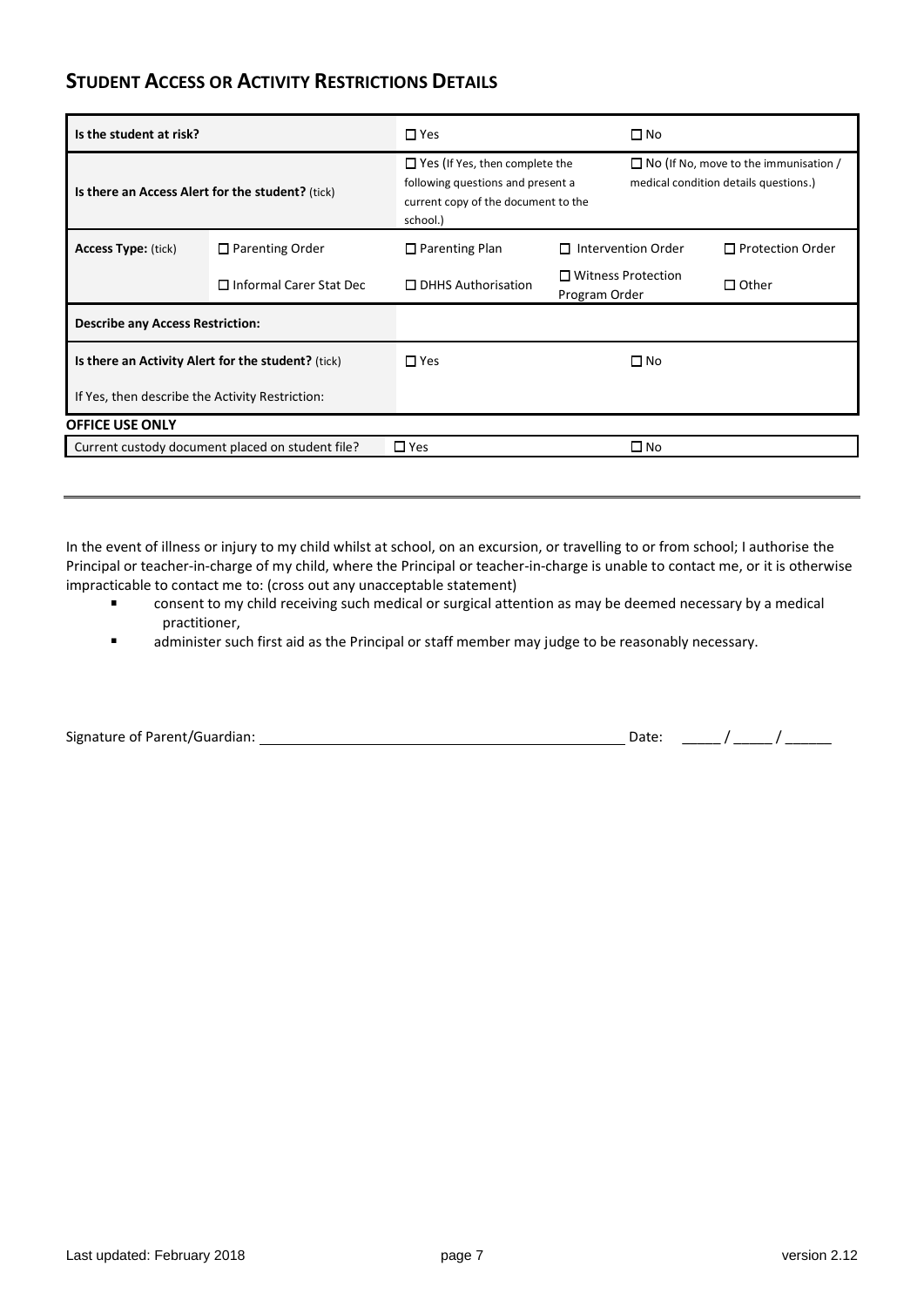## **STUDENT MEDICAL DETAILS**

| <b>MEDICAL CONDITION DETAILS:</b>                                                                    |            |               |              |           |            |              |  |  |  |
|------------------------------------------------------------------------------------------------------|------------|---------------|--------------|-----------|------------|--------------|--|--|--|
| Does the student suffer from any of the following                                                    | Hearing:   | □ Yes         | $\square$ No | Vision    | $\Box$ Yes | $\square$ No |  |  |  |
| <b>impairments?</b> (tick)                                                                           | Speech:    | $\square$ Yes | □ No         | Mobility: | $\Box$ Yes | $\square$ No |  |  |  |
| Does the student suffer from Asthma? (tick) If No, please go to the Other Medical Conditions section | $\Box$ Yes | $\square$ No  |              |           |            |              |  |  |  |

#### **ASTHMA MEDICAL CONDITION DETAILS:**

Answer the following questions **ONLY** if the student suffers from any asthma medical conditions.

| Please indicate if the student suffers from any of the following<br><b>symptoms:</b> (tick) |                                                                                      |                                  |                | If my child displays any of these symptoms please: (tick) |                             |                             |            |                  |
|---------------------------------------------------------------------------------------------|--------------------------------------------------------------------------------------|----------------------------------|----------------|-----------------------------------------------------------|-----------------------------|-----------------------------|------------|------------------|
| $\Box$ Cough                                                                                |                                                                                      |                                  |                | Inform Doctor                                             |                             |                             | $\Box$ Yes | $\square$ No     |
| $\Box$ Difficulty Breathing                                                                 |                                                                                      |                                  |                | Inform Emergency Contact                                  |                             |                             | $\Box$ Yes | $\square$ No     |
| $\Box$ Wheeze                                                                               |                                                                                      |                                  |                | <b>Administer Medication</b>                              |                             |                             | $\Box$ Yes | $\square$ No     |
| $\Box$ Exhibits symptoms after exertion                                                     |                                                                                      |                                  |                | <b>Other Medical Action</b>                               |                             |                             | $\Box$ Yes | $\square$ No     |
| $\Box$ Tight Chest                                                                          |                                                                                      |                                  |                | If yes, please specify:                                   |                             |                             |            |                  |
| Has an Asthma Management Plan been provided to School?                                      |                                                                                      |                                  |                |                                                           | $\square$ Yes               | $\Box$ No                   |            |                  |
| $\square$ Yes<br><b>Does the student take medication?</b> (tick)                            |                                                                                      |                                  | $\square$ No   | Name of medication taken:                                 |                             |                             |            |                  |
| symptoms? (tick)                                                                            | Is the medication taken regularly by the student (preventive) or only in response to |                                  |                |                                                           |                             | $\Box$ Preventative         |            | $\Box$ Response  |
| Indicate the usual dosage of<br>medication taken:                                           |                                                                                      |                                  |                | medication is taken:                                      | Indicate how frequently the |                             |            |                  |
| Medication is usually administered by: (tick)                                               |                                                                                      |                                  | $\Box$ Student | $\Box$ Nurse<br>$\Box$ Teacher                            |                             | $\Box$ Other                |            |                  |
| $\Box$ with Student<br><b>Medication is stored:</b> (tick)                                  |                                                                                      |                                  |                | $\square$ with Nurse                                      |                             | $\Box$ Fridge in Staff Room |            | $\Box$ Elsewhere |
| Dosage time                                                                                 |                                                                                      | <b>Reminder required?</b> (tick) | $\square$ Yes  | $\square$ No                                              | <b>Poison Rating</b>        |                             |            |                  |

#### **OTHER MEDICAL CONDITIONS**

(More copies of the other medical condition forms are available on request from the school.)

| Does the student have any other medical condition? (tick)                                                |                                  |                     |                |                             |                                        | $\Box$ Yes          | $\Box$ No |  |
|----------------------------------------------------------------------------------------------------------|----------------------------------|---------------------|----------------|-----------------------------|----------------------------------------|---------------------|-----------|--|
| If yes, please specify:                                                                                  |                                  |                     |                |                             |                                        |                     |           |  |
| Symptoms:                                                                                                |                                  |                     |                |                             |                                        |                     |           |  |
| If my child displays any of the symptoms above please: (tick)                                            |                                  |                     |                |                             |                                        |                     |           |  |
| Inform Doctor                                                                                            |                                  | $\Box$ Yes          | $\square$ No   | Inform Emergency Contact    |                                        | $\Box$ Yes          | $\Box$ No |  |
| <b>Administer Medication</b>                                                                             |                                  | $\square$ Yes       | $\square$ No   | <b>Other Medical Action</b> |                                        | $\Box$ Yes          | $\Box$ No |  |
|                                                                                                          |                                  |                     |                | If yes, please specify:     |                                        |                     |           |  |
| Does the student take medication? (tick)                                                                 |                                  | $\square$ Yes       | $\square$ No   | Name of medication taken:   |                                        |                     |           |  |
| Is the medication taken regularly by the student (preventive) or only in response to<br>symptoms? (tick) |                                  |                     |                |                             | $\Box$ Preventative                    | $\Box$ Response     |           |  |
| Indicate the usual dosage of medication<br>taken:                                                        |                                  |                     |                | is taken:                   | Indicate how frequently the medication |                     |           |  |
| <b>Medication is usually administered by: (tick)</b>                                                     |                                  |                     | $\Box$ Student | $\Box$ Nurse                | □<br>Teacher                           | $\Box$ Other        |           |  |
| <b>Medication is stored:</b> (tick)                                                                      |                                  | $\Box$ with Student |                | $\square$ with Nurse        | $\Box$ Fridge in Staff Room            | $\square$ Elsewhere |           |  |
| Dosage time                                                                                              | <b>Reminder required?</b> (tick) |                     | $\square$ Yes  | □ No                        | <b>Poison Rating</b>                   |                     |           |  |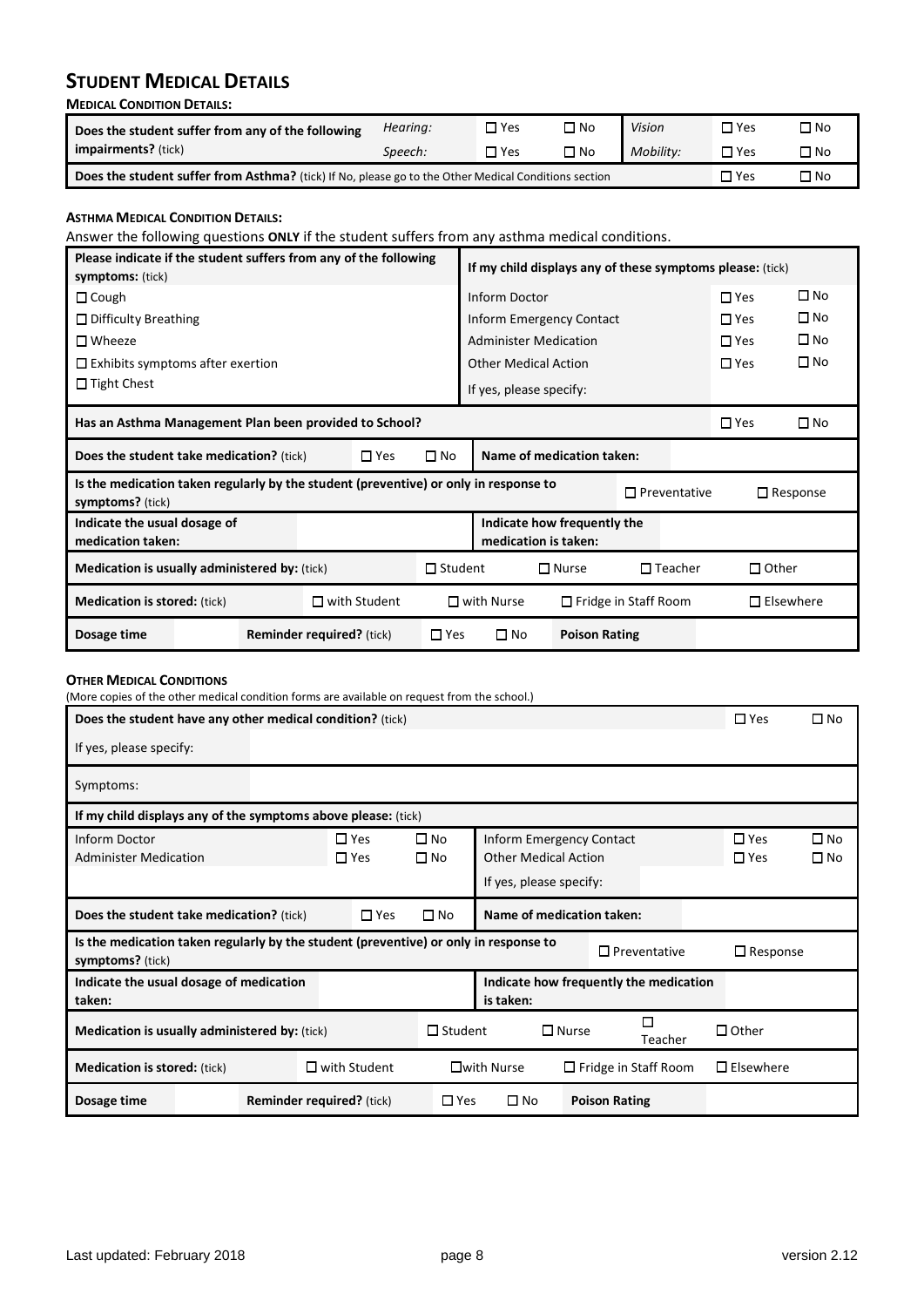### **STUDENT DOCTOR DETAILS**

The following details should **only** be provided if **this** student has a Doctor and/or Medicare number different to the Primary Family.

| <b>Doctor's Name:</b>                       |                   |                   |              |
|---------------------------------------------|-------------------|-------------------|--------------|
| <b>Individual or Group Practice: (tick)</b> |                   | $\Box$ Individual | $\Box$ Group |
| No. & Street or PO Box No.:                 |                   |                   |              |
| Suburb:                                     |                   |                   |              |
| State:                                      | Postcode:         |                   |              |
| <b>Telephone Number</b>                     | <b>Fax Number</b> |                   |              |
| <b>Student Medicare Number:</b>             |                   |                   |              |

### **STUDENT EMERGENCY CONTACTS**

This section should **ONLY** be filled out if **THIS** student has emergency contacts other than the Prime Family Emergency Contacts.

|   | <b>Name</b> | Relationship<br>(Neighbour, Relative, Friend or Other) | Language Spoken<br>(If English Write "E") | <b>Telephone Contact</b> |
|---|-------------|--------------------------------------------------------|-------------------------------------------|--------------------------|
|   |             |                                                        |                                           |                          |
| 2 |             |                                                        |                                           |                          |

Thank you for taking the time to complete this Student Enrolment form. We understand that the information you have provided is confidential and will be treated as such, but the details are required to enable staff to properly enrol your child at our school.

| I certify that the information contained within this form is correct. |             |  |
|-----------------------------------------------------------------------|-------------|--|
|                                                                       |             |  |
|                                                                       |             |  |
|                                                                       | Date: $/$ / |  |
|                                                                       |             |  |